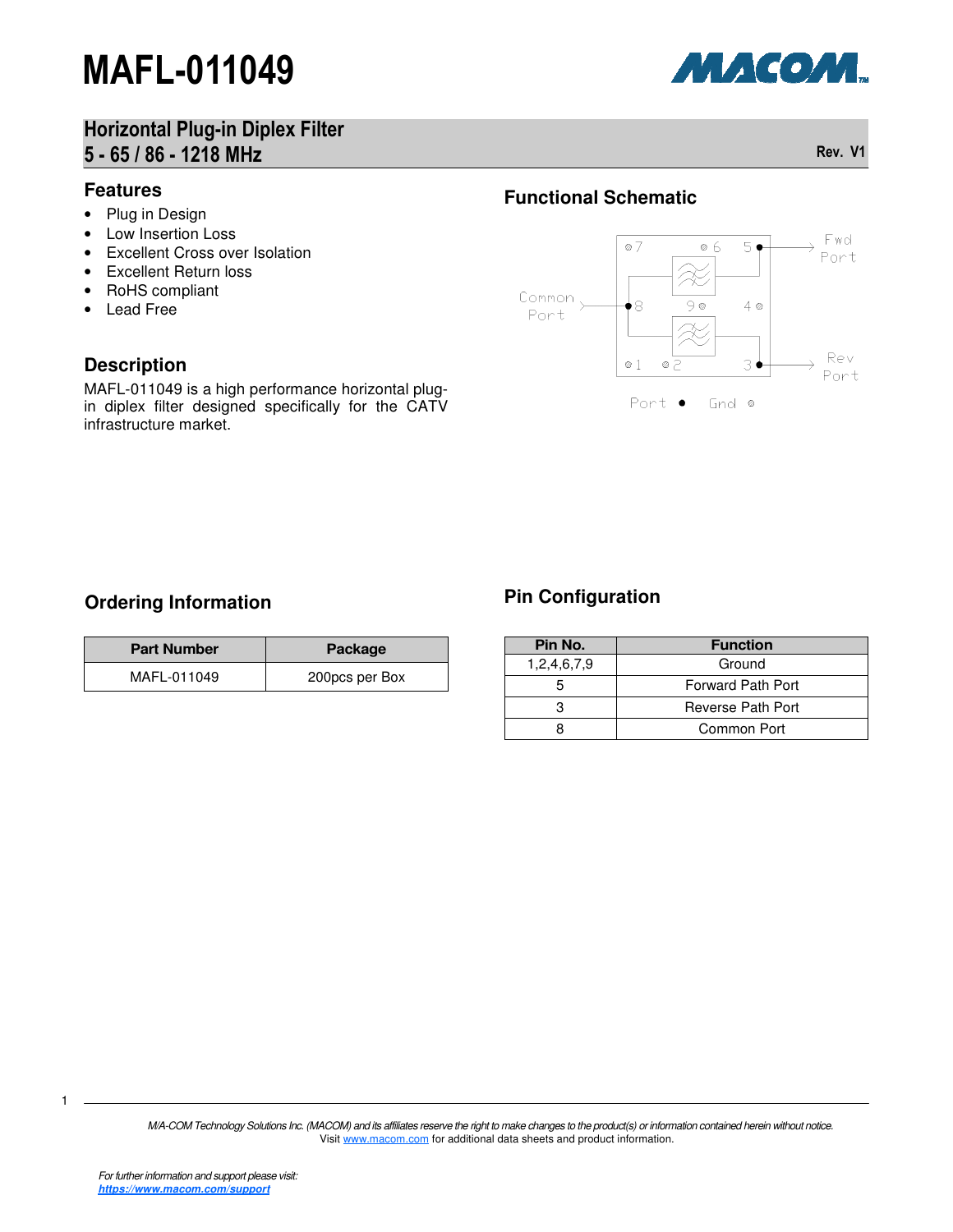

# Horizontal Plug-in Diplex Filter

5 - 65 / 86 - 1218 MHz Rev. V1

# **Target Electrical Specifications: TA = 25°C, Z0 = 75** Ω

| <b>Parameter</b>                                                                  | <b>Units</b>         | <b>Min</b>           | <b>Typ</b>           | <b>Max</b> |
|-----------------------------------------------------------------------------------|----------------------|----------------------|----------------------|------------|
| Insertion loss<br><b>Reverse Path</b><br>5 - 65 MHz                               | dB                   |                      | 1.0                  | 1.2        |
| <b>Forward Path</b><br>86 - 1218 MHz                                              | dB                   |                      | 1.0                  | 1.2        |
| Isolation<br>5 - 65 MHz<br>65 - 86 MHz<br>86 - 1002 MHz<br>1002 - 1218 MHz        | dB<br>dB<br>dB<br>dB | 48<br>38<br>45<br>40 | 51<br>41<br>51<br>45 |            |
| <b>Return Loss</b><br>Common Port<br>5 - 65 MHz<br>86 - 750 MHz<br>750 - 1218 MHz | dB<br>dB<br>dB       | 22<br>22<br>19       | 24<br>24<br>21       |            |
| <b>Group Delay</b><br><b>Reverse Path</b><br>62 - 63.5 MHz<br>63.5 - 65 MHz       | nSec<br>nSec         |                      | 10<br>17             |            |
| <b>Forward Path</b><br>112.25 - 116.68 MHz<br>120.25 - 124.68 MHz                 | nSec<br>nSec         |                      | 17<br>10             |            |

### **Recommended Maximum Ratings1,2**

| <b>Parameter</b>      | <b>Absolute maximum</b>            |
|-----------------------|------------------------------------|
| RF power              | 250mW                              |
| DC current            | 30 <sub>m</sub> A                  |
| Operating temperature | -40 °C to +85 °C                   |
| Storage temperature   | $-40^{\circ}$ C to $+85^{\circ}$ C |

1. Exceeding any one or combination of these limits may cause permanent damage to this device.

2. MACOM does not recommend sustained operation near these survivability limits.

2

M/A-COM Technology Solutions Inc. (MACOM) and its affiliates reserve the right to make changes to the product(s) or information contained herein without notice. Visit www.macom.com for additional data sheets and product information.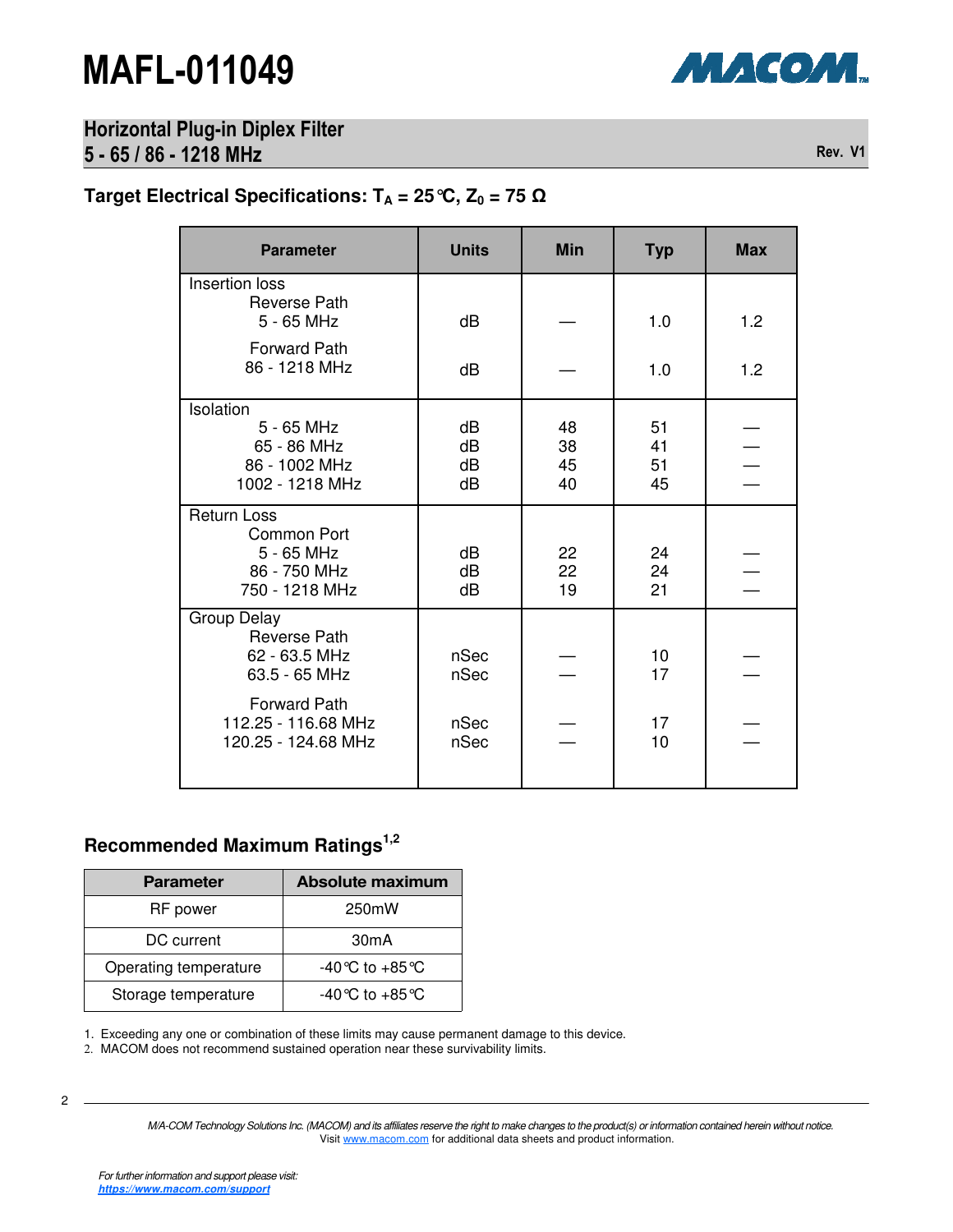

Horizontal Plug-in Diplex Filter 5 - 65 / 86 - 1218 MHz

#### **Outline Drawing**

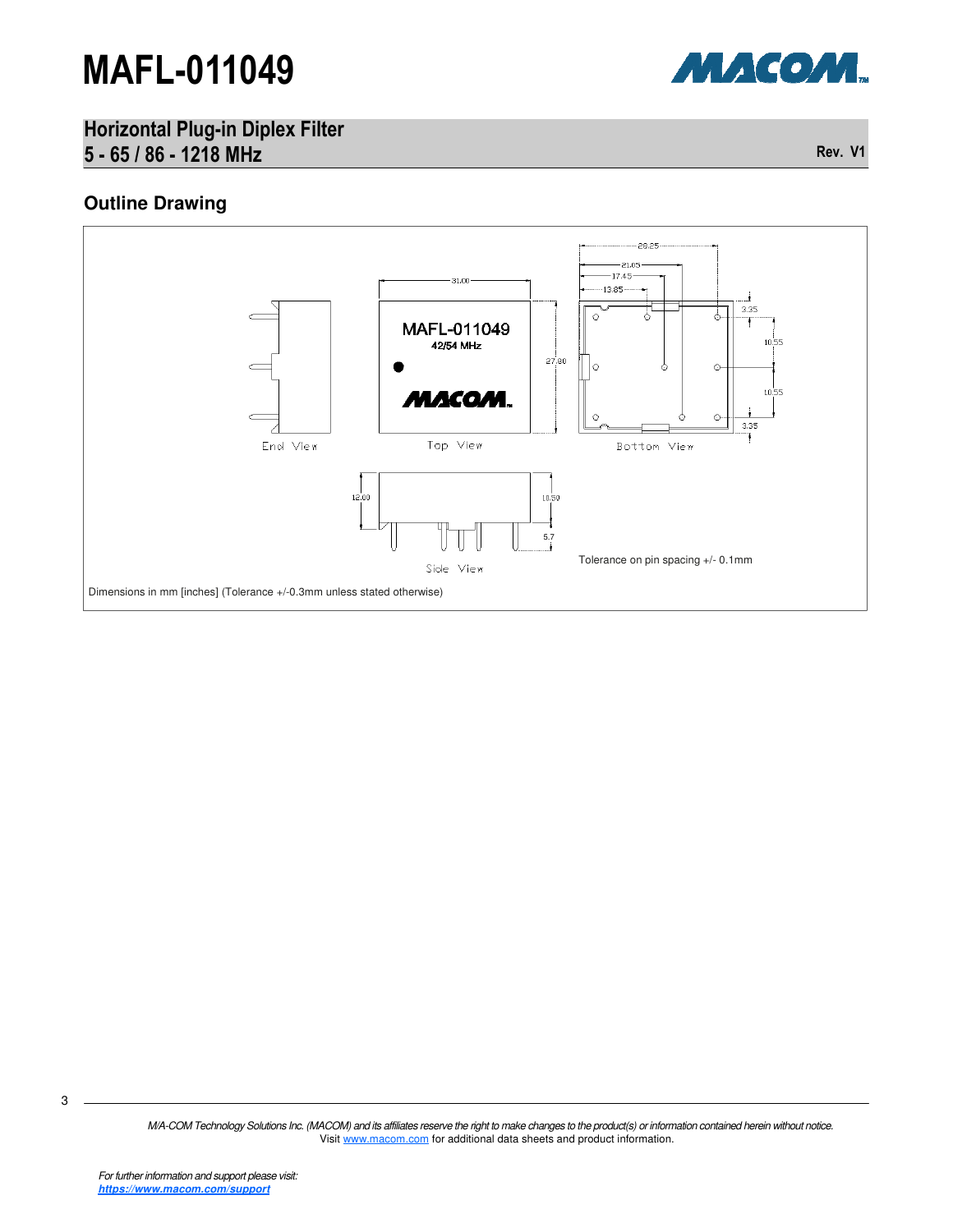

Horizontal Plug-in Diplex Filter 5 - 65 / 86 - 1218 MHz

### **Typical Performance Curves:**



### Low Pass Filter **Mass Filter High Pass Filter**



**Common Port Return Loss Isolation Isolation** 





4

M/A-COM Technology Solutions Inc. (MACOM) and its affiliates reserve the right to make changes to the product(s) or information contained herein without notice. Visit www.macom.com for additional data sheets and product information.